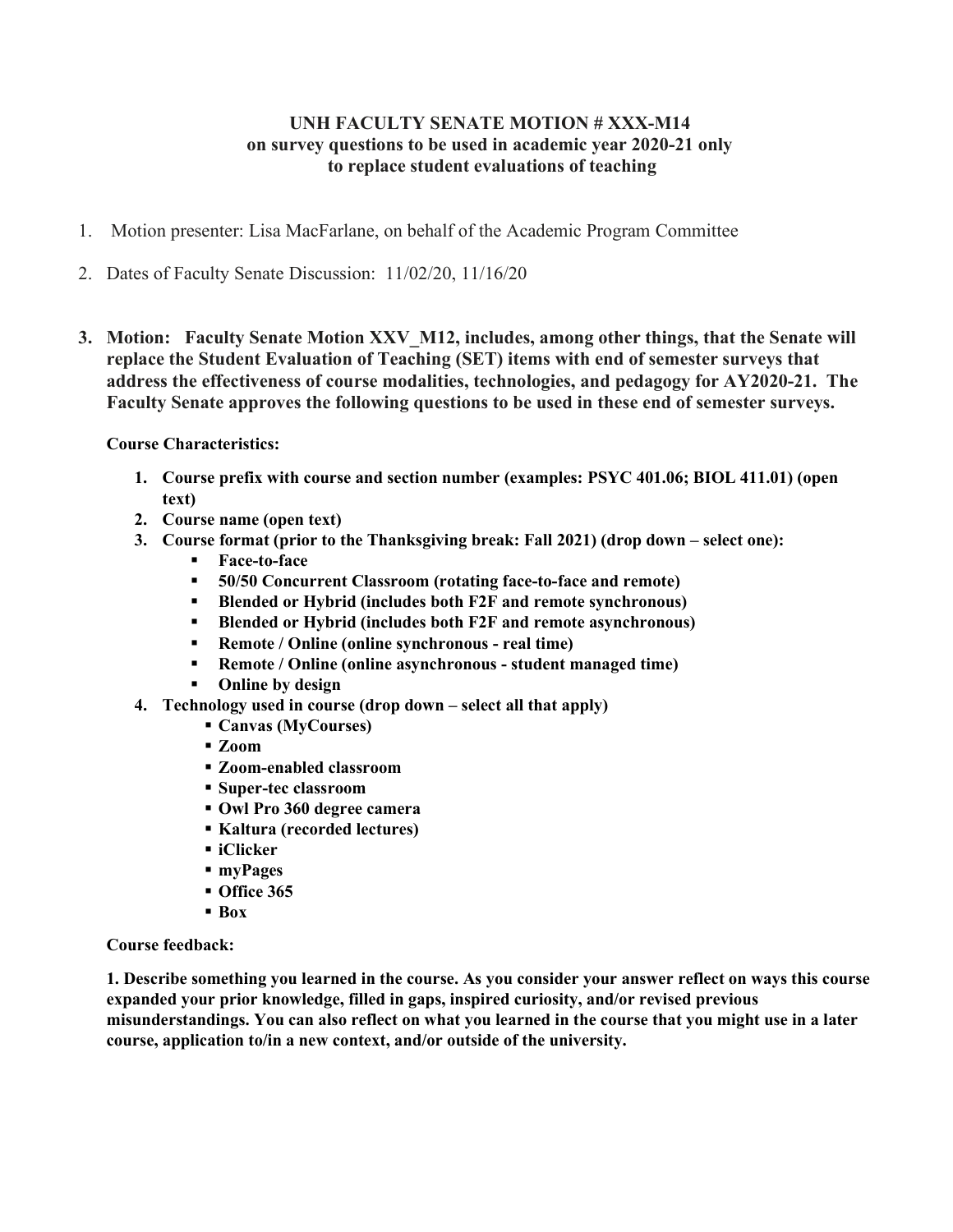2. Please indicate on the scale from 1 (strongly disagree) to 7 (strongly agree) the extent to which you agree with the following statements. This course helped me to think about my prior knowledge such that it helped me to...

|                                                  | 1.<br><b>Strongly</b><br><b>Disagree</b> | 2. | 3. | 4. | 5. | 6. | 7.<br><b>Strongly</b><br>Agree | N/A |
|--------------------------------------------------|------------------------------------------|----|----|----|----|----|--------------------------------|-----|
| Fill in gaps in my<br>knowledge on a<br>topic    |                                          |    |    |    |    |    |                                |     |
| <b>Expand my</b><br>knowledge on a<br>topic      |                                          |    |    |    |    |    |                                |     |
| <b>Inspire curiosity</b><br>on a topic           |                                          |    |    |    |    |    |                                |     |
| <b>Revise</b><br>misunderstandings<br>on a topic |                                          |    |    |    |    |    |                                |     |

3. Please indicate on the scale from 1 (strongly disagree) to 7 (strongly agree) the extent to which you agree with the following statements. This course helped me to think about how I might use the information...

|                              | 1.<br><b>Strongly</b><br><b>Disagree</b> | 2. | 3. | 4. | 5. | 6. | 7.<br><b>Strongly</b><br>Agree | N/A |
|------------------------------|------------------------------------------|----|----|----|----|----|--------------------------------|-----|
| In a later<br>course         |                                          |    |    |    |    |    |                                |     |
| In a new<br>context          |                                          |    |    |    |    |    |                                |     |
| Outside<br>the<br>university |                                          |    |    |    |    |    |                                |     |

4. Describe specific course components (materials, teaching strategies) your instructor used in this course and comment on how effective they were in helping you master course material and achieve course learning objectives. (For example, you might choose to expand on any or all of the following: your instructors' selection of course materials, lecture, demonstrations, discussions, learning assignments, practice exercises, group work, etc.)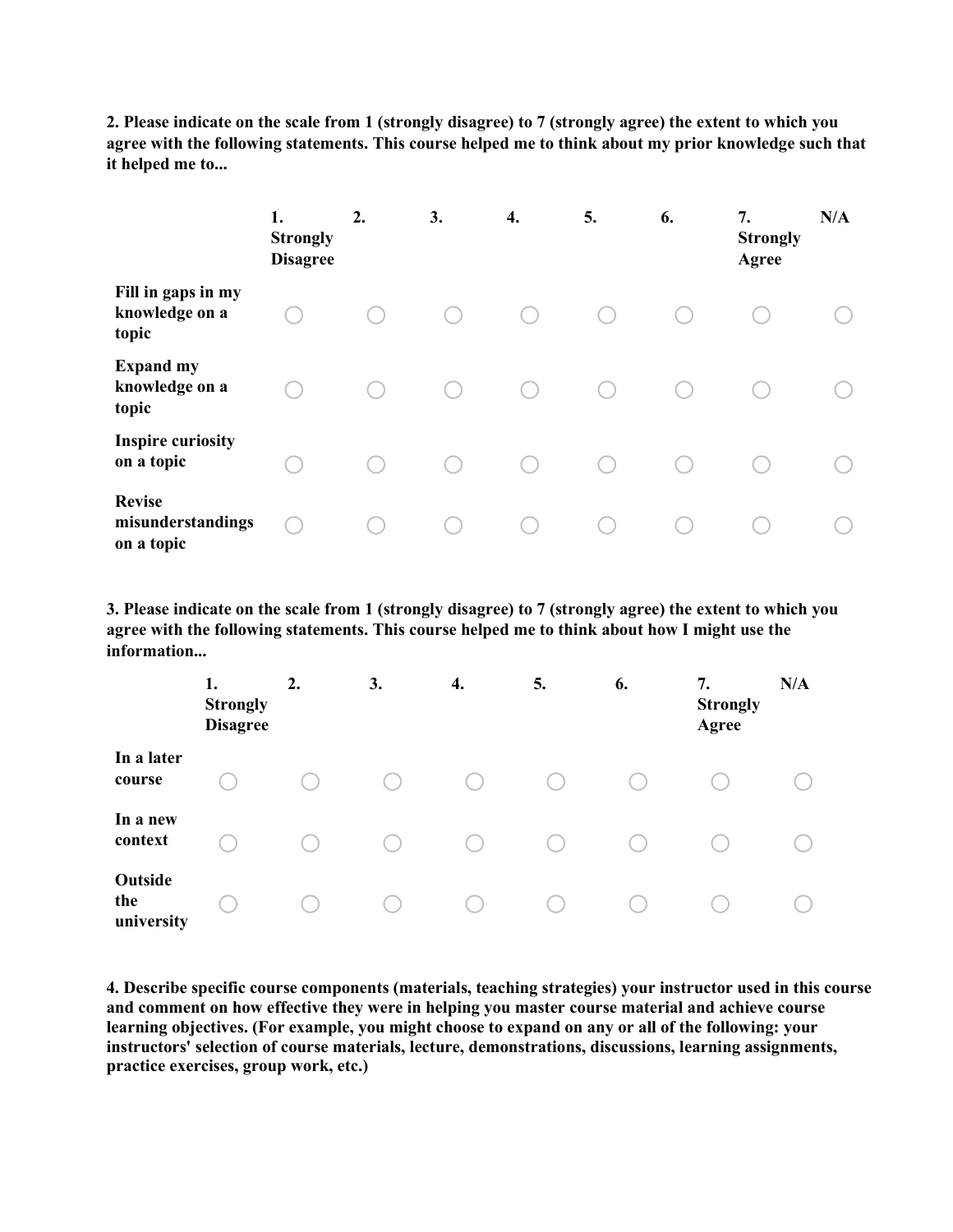5. Please indicate on the scale from 1 (strongly disagree) to 7 (strongly agree) the extent to which you agree with the following statements. The following course components were effective in helping me to master course material and achieve course learning objectives...

|                                                                       | 1.<br><b>Strongly</b><br><b>Disagree</b> | 2. | 3. | 4. | 5. | 6. | 7.<br><b>Strongly</b><br>Agree | N/A |
|-----------------------------------------------------------------------|------------------------------------------|----|----|----|----|----|--------------------------------|-----|
| Course<br>learning<br>materials<br>(texts, articles,<br>videos, etc.) |                                          |    |    |    |    |    |                                |     |
| <b>Course lectures</b>                                                |                                          |    |    |    |    |    |                                |     |
| <b>Demonstrations</b>                                                 |                                          |    |    |    |    |    |                                |     |
| <b>Discussions</b>                                                    |                                          |    |    |    |    |    |                                |     |
| Course<br>learning<br>assignments                                     |                                          |    |    |    |    |    |                                |     |
| Practice<br>exercises                                                 |                                          |    |    |    |    |    |                                |     |
| <b>Group work</b>                                                     |                                          |    |    |    |    |    |                                |     |
| Project work                                                          |                                          |    |    |    |    |    |                                |     |

6. What has been the least helpful to your learning in this course? Why?

7. Do you have any additional comments for your instructor?

8. How did the use of technology in this course help or hinder your mastery of the course learning objectives?